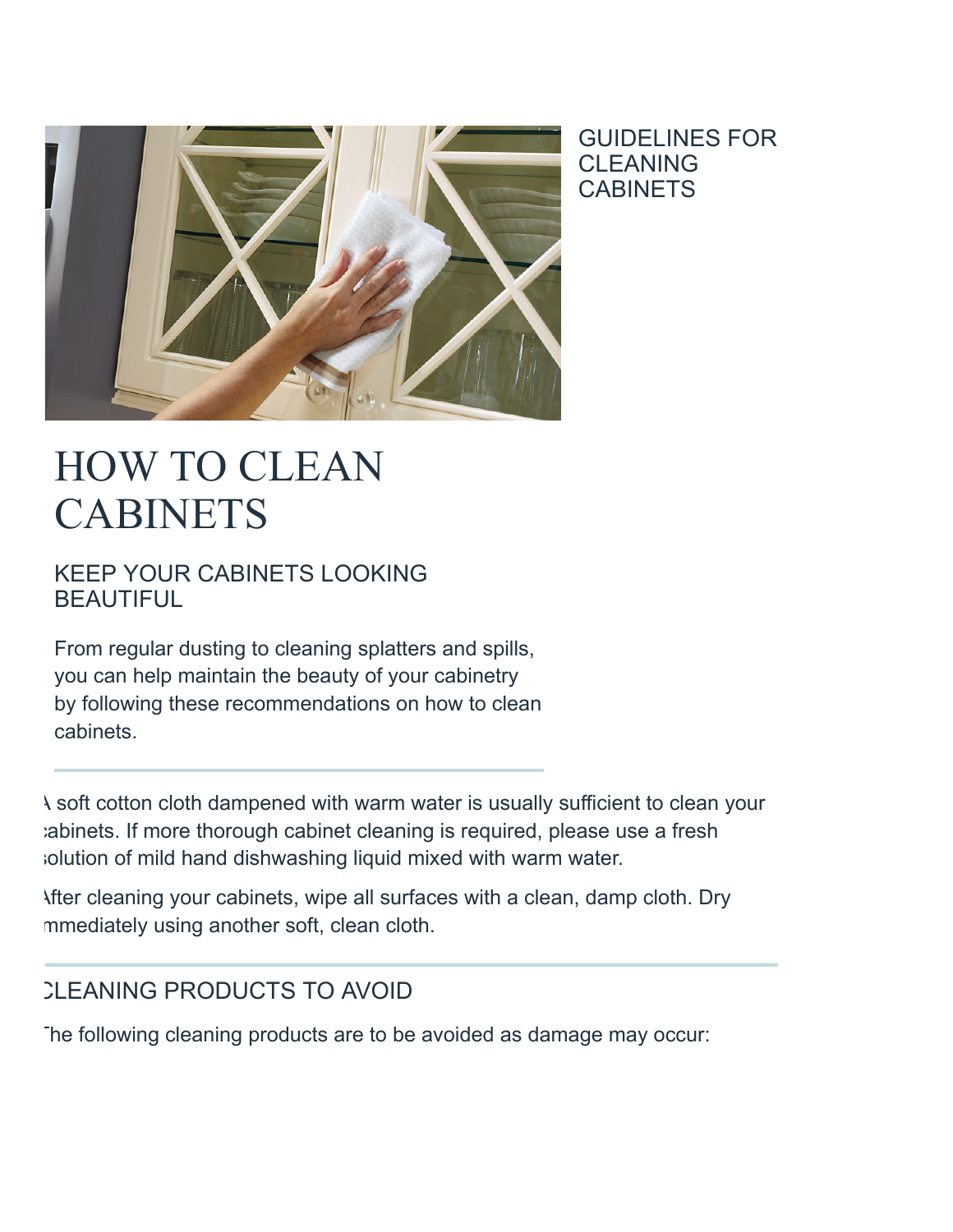- Harsh detergents, strong soaps, abrasive cleaning products such as tub and sink cleansers, scouring powder, scouring pads, steel wool or self polishing waxes.
- Sponges or dish cloths. They may contain particles that could scratch your cabinets, or they may contain food and oil residue or remnants of harsh cleaning solutions.
- Solvent-based or petroleum-based products such as mineral spirits, nailpolish removers or paint thinners.
- Ammonia or cleaning products that include ammonia.
- Bleach or cleaning products that include bleach.
- Silicone-based cleaning, waxing, or polishing products.

### SPLATTERS AND SPILLS

Clean spills and splatters immediately. Prolonged exposure to spills, including ood, water or other liquids, or to oil and grease splatters, can cause permanent liscoloration or damage to your cabinet's finish.

### REGULAR DUSTING

Use a clean, soft lint-free cotton cloth for regular dusting.

Packaged dusting sheets are not required or recommended. Do not use premoistened dusting sheets, and do not use aerosol products made for dusting.

### WAXING AND POLISHING

Waxing is not required or recommended. Over time, waxing and polishing compounds may build up on the surface of your cabinets and cause a hazy, streaky or yellowed appearance. This wax build-up is very difficult to remove.